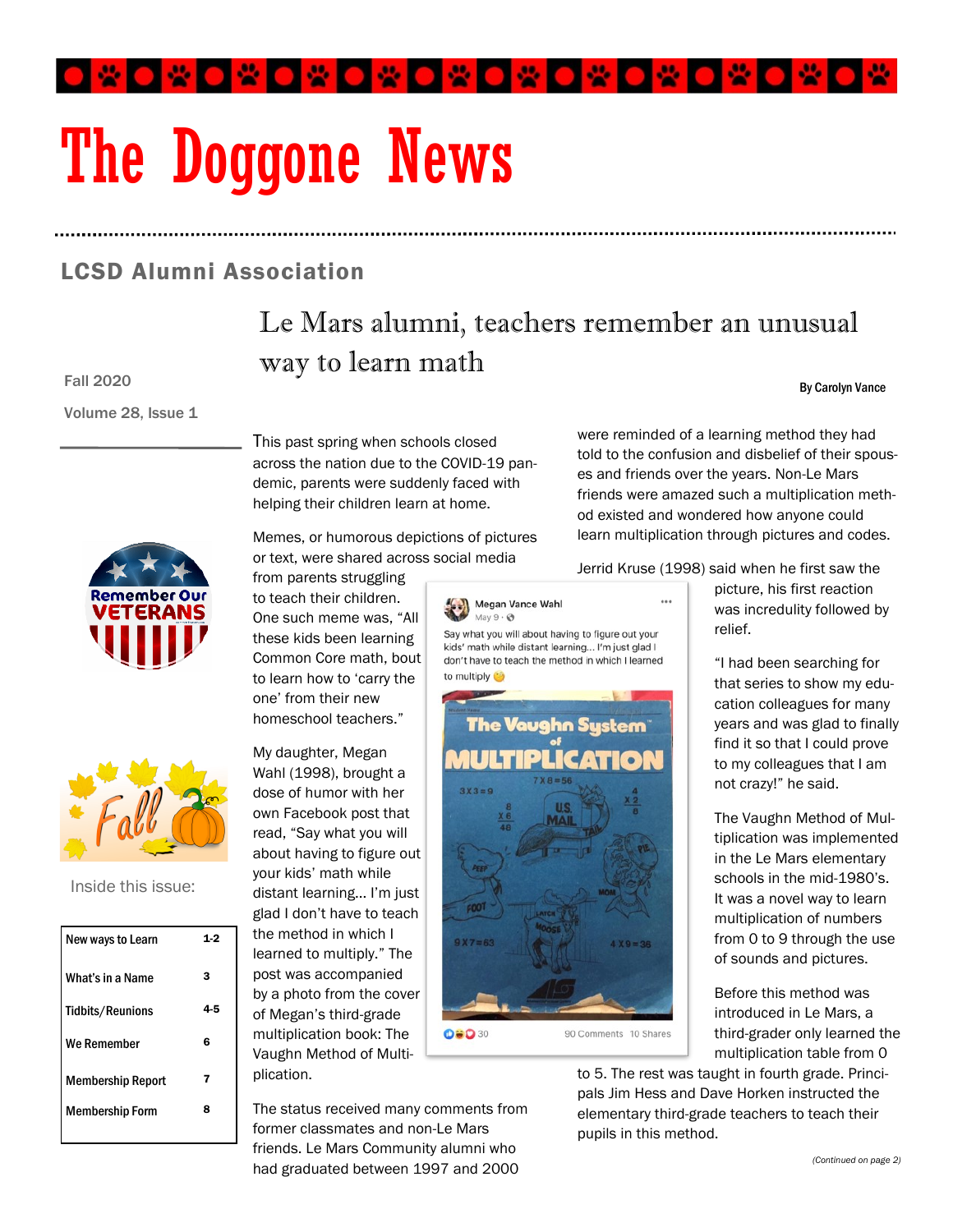The Vaughn system had three steps to learn: *1)* Four easy rules; *2)* the Secret number code; and *3)* 28 funny pictures.

The four rules are: let the little number go first, like 1x8; the Zero rule – zero times any number is zero; the "1" rule – one times any number is that number; and the "2"

rule – two times any number is the same as adding two of the same number.

The Secret number code used a consonant for each number from 0 to 9. This consonant had a sound. Vowels were then added so the word became a picture. Remembering a funny picture was easier than numbers.

The one multiplication fact that both Kluckhohn third-grade teachers Mary Valentine and Vi Schroeder remembered, and most of the alums, was  $3x3 = 9$ . The consonant for 3 was "m" and the sound of the "m". Then the vowel "o" was added to make the word "mom." The consonant for the number "9" is P, the number 9 backwards. The fact read: MOM = Pie, and the funny picture that illustrated it is a Mom with a Pie on her head.

Both teachers agreed that it made multiplication fun for the kids. Rote memorization can be hard for many and this method made it much easier to learn the facts.

"By the end of the year," said Mrs. Schroeder, "the children had memorized their multiplication facts without the drudgery of rote learning."

"A short film was shown each week that had a new fact for them to learn," shared Miss

Valentine. "We would repeat the numbers and sounds, and their workbooks and practice sheets would help them learn that fact."

Kruse had Miss Valentine as a third-grader and has fond memories of being in her class, but he and my daughter Megan, who also had Valentine, don't quite agree it was the easiest method.

Kruse said, "I remember some of the pictures and sounds, but mostly I remember feeling frustrated later in life that my learning of multiplication was not rooted in

 $3 \times 3$ Say the sounds for:  $3 \times 3$  $\overline{M}$ M Hear this word: **MOM** See this picture: See this Funny Picture: M O M has a P I E on her head! Hear the consonant sound in the Funny Picture: P q Say the answer:  $MOM = PIE$  $3 \times 3 = 9$ Say the answer three times:  $3 \times 3 = 9$  $3 \times 3 = 9$  $3 \times 3 = 9$  $3 \times 3 = 9$ 

Brooks.

The Vaughn Method of Multiplication has undergone a change since the late 90's and is now called the Vaughn Cube for Multiplication. It claims that a child can learn 100 multiplication facts in approximately six hours and even a second-grader can do it.

The creator of this method, Dean Vaughn, uses his Total Retention System in applied memory techniques in a variety of subjects. From mathematics to the field of medicine to religion to languages, his courses have been used by academic and business institutions.

*(Continued from page 1)* mathematical reasoning, but on what I now recognize as a gimmick at worst and a misinterpretation of educational research at best."

> Megan remembers the funny pictures and how the students all thought they were hilarious, but she's not sure her knowing how to multiply today is because of the Vaughn method.

"I memorized the multiplication tables that were also in the

book," she said. "When I flip through the book today, I am amazed I learned how to multiply. Even my now sixthgrade son thought it was the craziest thing when I showed him."

Many people not familiar with the method were in disbelief with Megan's post. Several non-Le Mars friends commented, asking "What even is this nonsense?!" and "I have never heard of this, and it would've completely confused me as a child! I'm not one to learn by making up little pictures and memory clues."

Kruse said even his colleagues who have a Ph.D. in math education had never heard of the program before.

"The Vaughn Method stopped being taught in the 1997-98 school year," stated Sheryl Brooks, Kluckhohn third grade teacher who taught it for two years. "The materials were not made any more at that time, plus it had nothing to do with the understanding of multiplication."

"Since then we use arrays and groups to teach the facts. We also make multiplication flash cards and teach them strategies to figure out the facts," said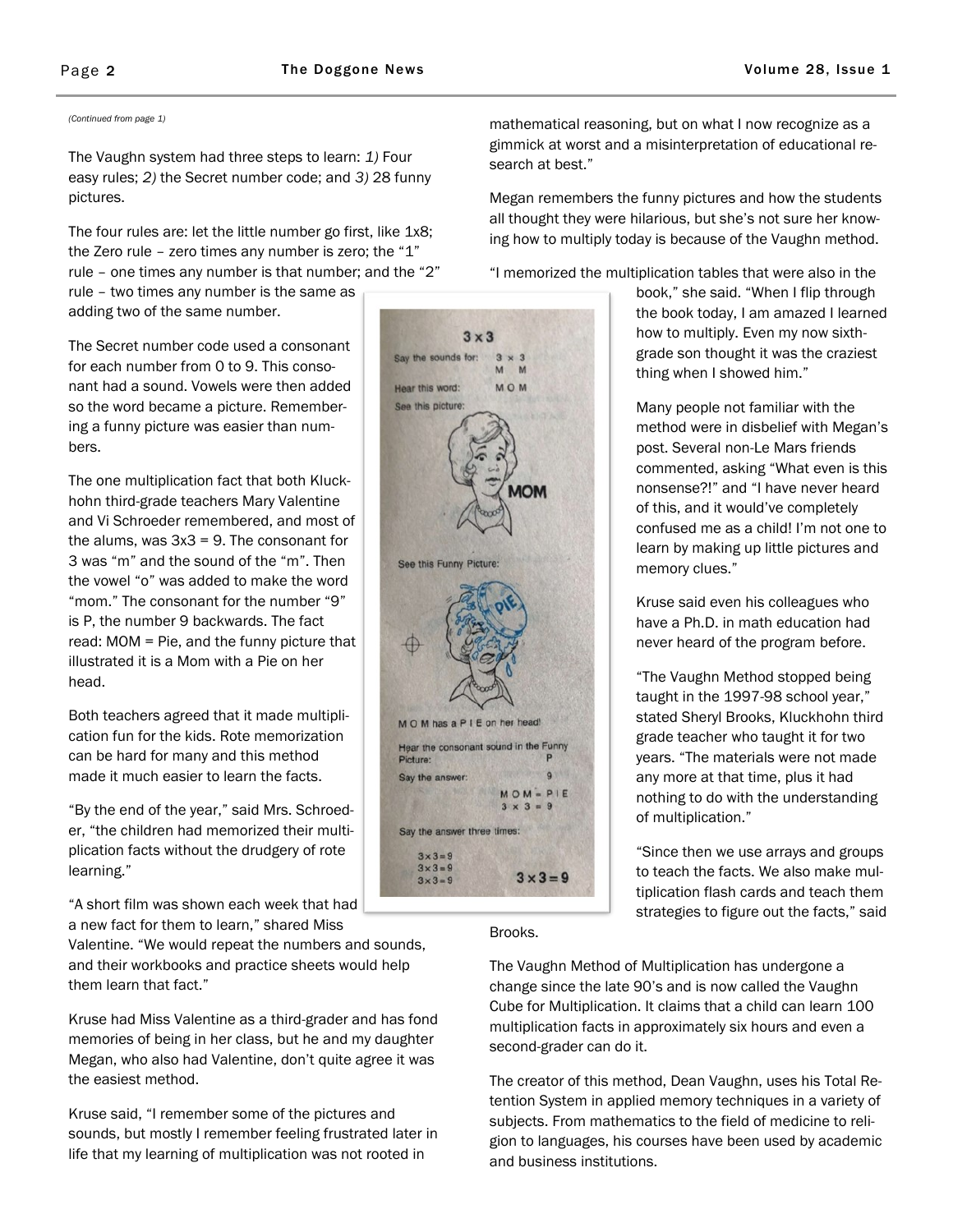## What's in a Name? By Carolyn Vance

Do you ever wonder how many alumni have the same first name as you? How do the first names of alumni add up? An old name saying went, "every Tom, Dick and Harry."

I spent some time reviewing all the "firsts" of the 13,525 alumni in our database, dating back to 1886. With all those names I found it hard to give a count of every name here. I did tabulate the ones with the most. Many names have withstood time, whereas there are many that have not. Over the decades many names have had changes either in spelling or using a shortened version. In this count, all versions are counted as one and the various spellings are included.

Results? Mary or Mary along with a second name such as Mary Lou, Mary Ann, etc. is the most popular female name with 149. Dorothy, Deb, Jenny, Carol and Linda are all above 65. Females' names show a greater variety, whether in actual names or even the spelling. Tying with 63 are Ann, Barb and Julie. Kim/ Kimberly and Kris/Krista tied with 60. Karen and Margaret both tied with 59.

The boys' names are more traditional and used more often. Bob/Robert and Jim/James are the most popular. As for the "Tom (96), Dick (17), and Harry (12)" being the most popular, today they are not. Harry has the distinction of having two since the 1980s. Dick can be the shortened version of Richard which has 121. But the Tom or Thomas is at 96.

Who are some of those with the only name? Abra (1931); Adoree (1944); Aisea (2020); Daisy (1905); Dakota (2018), Eber (1914); Kaz (2014); Lilburn (1925); Nyoka (1976); Shyril (1961); Thetis (1929); Tiphanie (1992); True (1921) plus many more.

The Name chart is to the right. Don't see your name listed and wonder how many others live with it? Email me at lemarsalumni@hotmail.com, and I'll let you know.

If you're not familiar with the above idiom (the article title), it is from Shakespeare's *Romeo and Juliet*.

#### Help us stay in touch:

To send to the LCSD Alumni Association:

- ◆ Name and address changes
- Reunion dates
- Alumni accomplishments
- Newsletter ideas, pictures
- Death information

Mail to: LCSD Alumni Association, 335 1st Ave SW, Le Mars, IA 51031 Or Email: lemarsalumni@hotmail.com

Dear LCS Alumni Association,

#### Mail Bag

I am writing to thank you for your generous LCS Alumni Earl and Dorothy Mauer Tammes Memorial Scholarship. I was very happy and appreciative to learn that I was selected as the recipient of your scholarship. I am a pre-med major with an emphasis in anatomy and physiology. I plan to pursue a career as a trauma surgeon. I hope to attend the University of Iowa for both my undergraduate and graduate college. Thanks to you, I am one step closer to the goal. By awarding me the scholarship you have made college a little less scary.

Thank you and Go Hawks.

Sincerely, Caleb Slattery

| Name                       | Total        |
|----------------------------|--------------|
| Robert/Bob                 | 139+46 (185) |
| Jim/James                  | $95+78(173)$ |
| Michael/Mike               | 171          |
| David/Dave                 | 157          |
| Mary/Mary ~                | 149          |
| John                       | 127          |
| Richard/Rich/Rick          | 121          |
| Bill/William               | $72+41(113)$ |
| Mark/Marc                  | 107          |
| Stephen/Steve/Steven       | 105          |
| Don/Donald                 | 102          |
| Thomas/Tom                 | 96           |
| Dan/Daniel                 | 87           |
| Jeremy                     | 85           |
| Scott                      | 84           |
| Jeff/Jeffrey               | 82           |
| Matt/Matthew               | 82           |
| Dorothy                    | 80           |
| Deb/Debra/Debbie           | 79           |
| Larry/Lawrence             | 74           |
| Jeni/Jennie/Jenny/Jennifer | 67           |
| Ken/Kendall/Kenneth/       | 67           |
| Carol                      | 65           |
| Linda                      | 66           |
| Tim/Timothy                | 65           |
|                            |              |

## List of Names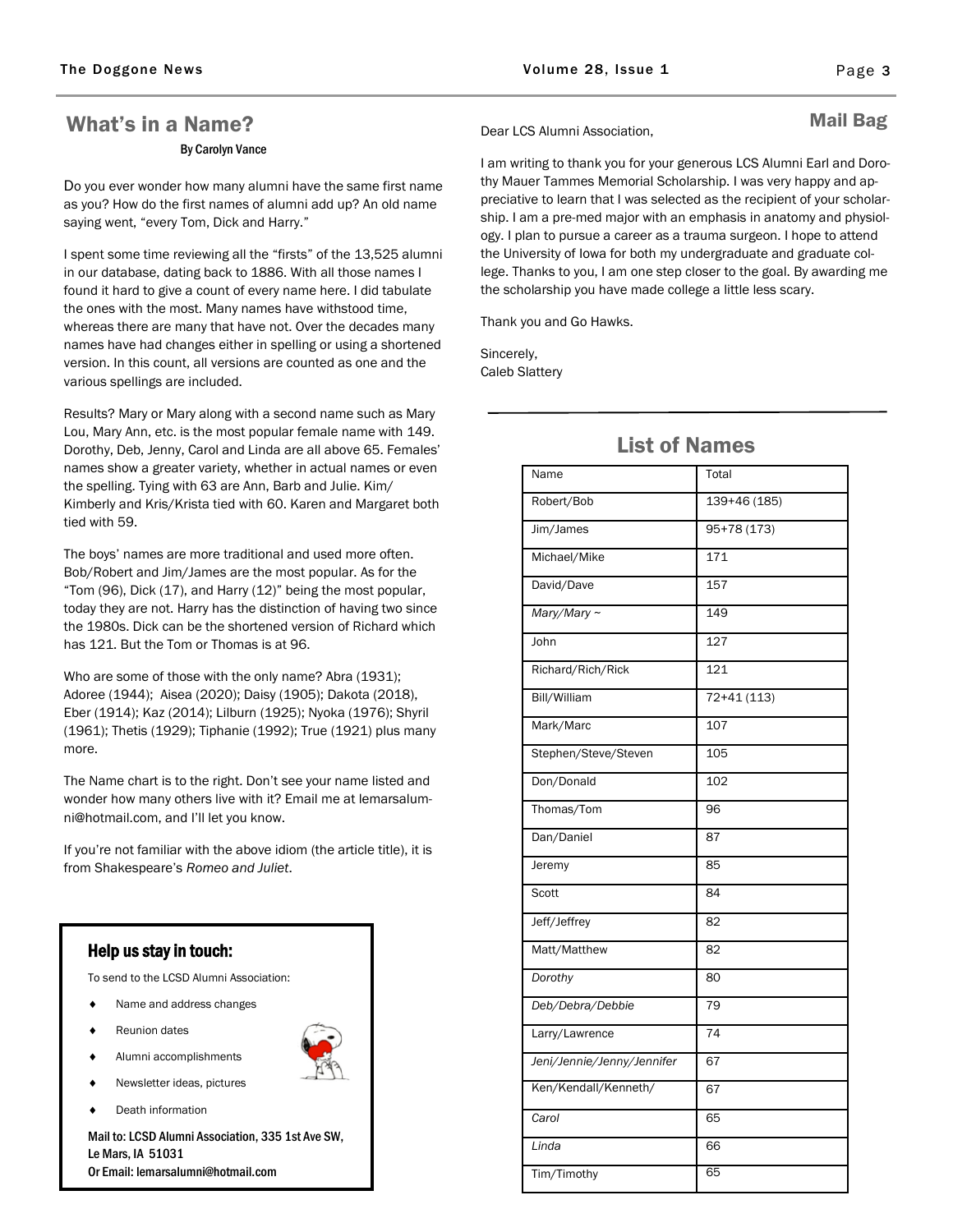# Alumni Tidbits

Homecoming 2020 festivities were held the week of Sept. 28, 2020, culminating with the game against Storm Lake on Friday evening at Jim Lorenzen Field. The Dogs lost to the Tornadoes 27- 6 The 2020 theme was COVID Can't Stop Us. Each weekday had a special theme such as Hide from the virus, Camo day; Quarantine dress up day of PJ's; Defend against the virus-dress up as superhero/healthcare.

Both the parade, pep rally and dance were cancelled due to social distancing concerns of COVID. The crowning of the King and Queen was held before the start of the football game. The 2020 King and Queen were Kutter Wright and Caroline Meis (Dave Meis). Court attendants were Carter Arens (Chris Arens (1997), Jaxon Baumgartner, Colton Hoag (Chip 1995), Briley Pollema, and Brayden Schmidt. Queen candidates were Hannah Albert (Steve Albert), Mya Kibby, Morgan and Payton Marienau (Jeff/Dena Kunkel Marienau (1989), Harper Clarey (Casey (1998) and Krystle Hargens Clarey (2004), and Pypr Stoeffler.

Wayne Heien (1976) senior vice-president and cashier at Primebank was honored this fall as Chamber Employee of the Month. He has been with Primebank for 40 years. He joined Primebank in 1980 as their first full-time accountant and in-house auditor. The bank's nomination reads: "Innately inquisitive and attentive to detail, Wayne Heien was destined for a career in accounting and auditing." He was also an early advocate for the rapidly growing use of technology and computerization in banking and was the "go-to" person in the early stages.

Dave Hill (1977) was nominated by the employees of Total Motors as the Chamber 3rd Quarter Boss of the Quarter. The nomination reads: "Dave Hill has helped shaped what Total Motors is today. At times, his expectations may seem high, only because he is pushing us to become better versions of who we are able to become." When the new facility was being built, he could be seen doing a variety of construction tasks while transitioning to run dealership operations during the day. His leadership is an example to all who work at Total.

O'Toole Park was again the setting this summer for a dedication ceremony. The Le Mars Rotary Club members, citizens and city officials gathered to recognize the 100th Anniversary of the Rotary Club and its relationship to the park. A new flag and pole were dedicated honoring the club's first woman president, Ina Johnson Gatts (1954). The local Rotary Club had also donated new benches, trees and shrubs this spring.

Bill Pew (1946) sent in a tidbit about his family and track records. Bill set the LHS 200-meter record in 1946 at 21.8 seconds. That record held for 60 years when it was broken in 2006.

In 1981, his daughter, Lizbeth Pew Rhoads, set the record at San Marcos High School in San Marcos, Calif., for the 300-meter in 45.3. It held for 39 years and was broken in 2019.

His grandson and her son broke the 800-meter record made in 1984 at the US Air Force Academy in Colorado Springs at the 2019 NCAA finals with a time of 1.46.58.

## The end of a Le Mars 'fixture'!



The Truck Stop looking from the corner of 3rd Street SW and 5th Avenue SW.



The end of September and first part of October marked the end of an era for the Le Mars Truck Stop and the J & J Café (formerly Truck Stop Café). Le Martians have been filling their gas tanks and stomachs there since the late 1950's. Many alumni have worked there through their high school years as well as summers during their college years.

Being built on the site is a new gas station and convenience store for Kwik Star.



ISU Family of the Year

Jean Barker Fichter (1977) and her family were honored as the 2020 Iowa State University Family of the Year. This honor is given to a family that shows a strong connection and pride for ISU.

Jean and Corby Fichter and their three kids plus their spouses/fiancés all graduated from ISU. Various members have been involved in ISU activities over the years, Homecoming Central Committee, The Salt Company, FarmHouse Fraternity, ISU Club Baseball, Greek Week, Dance Marathon, VEISHEA, Cardinal Key and Study Abroad experiences.

Jean's father, Norm (1939) and mom Ruth are both graduates of ISU along with her sisters and brother, Carolyn (1970), Joann (1973) and Jim (1974). Over 25 immediate family members are ISU'ers.

Picture from L – R: Chris Mandt, Heidi Fichter, Adam and Marissa Fichter, Jourdan and Austin Fichter, Jean and Corby.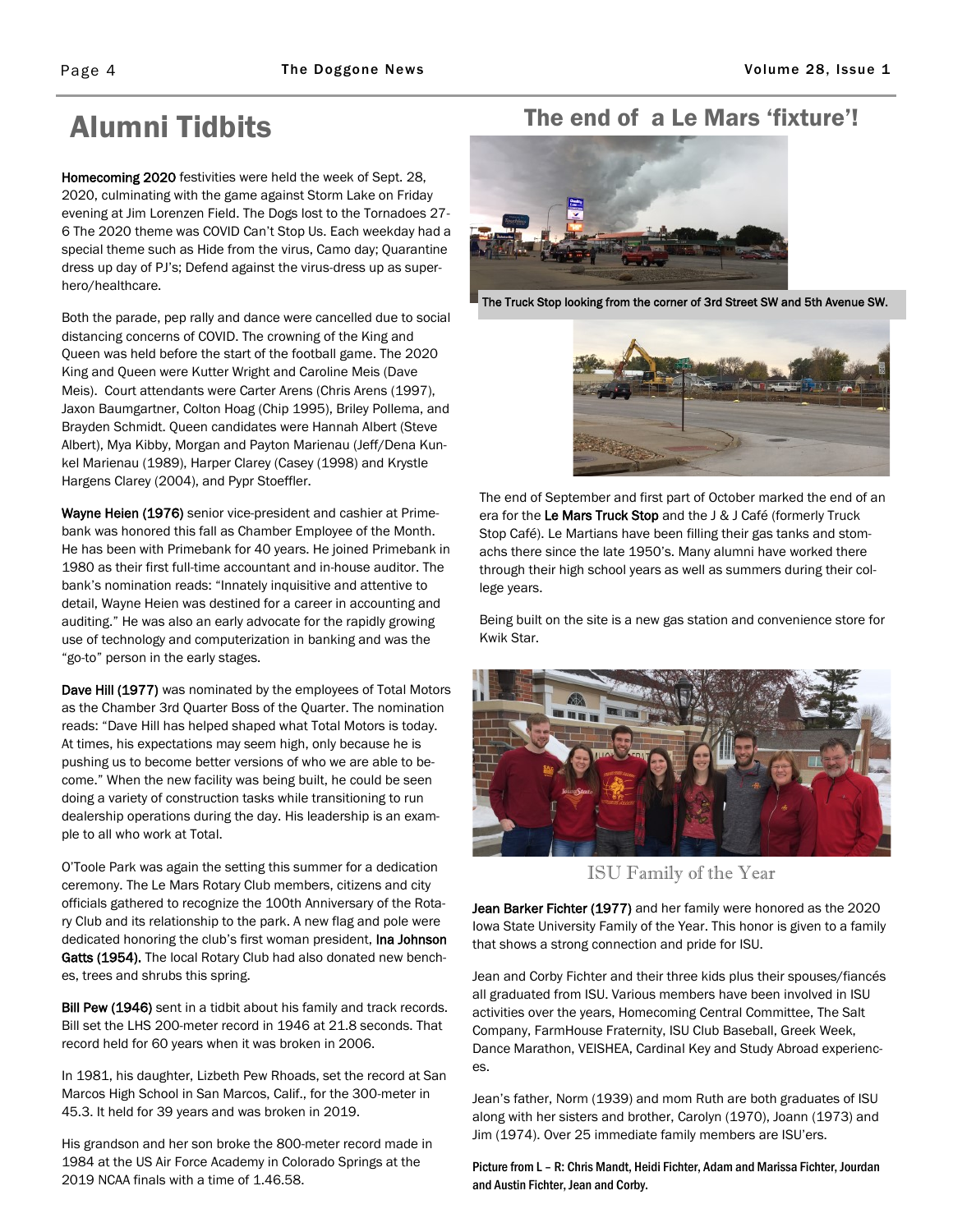## 2021 Class Reunions

Class of 1970 will hold their rescheduled 50<sup>th</sup> Reunion on Friday, June 18, 2021 at the Willow Creek Municipal Park shelter house. The reunion is during the Ice Cream Days weekend.

Class of 1971—plans for their 50th reunion in 2021 are off to a start this fall. Date selected is June 19, 2021 and will be at the Willow Creek Municipal Park shelter house.

# 2022 Class Reunions

Class of 1972 will hold their next reunion on June 18, 2022

Save the Date! LCHS Class of 1967 will celebrate 55 years on Friday and Saturday, September 9-10, 2022.

If your class is planning a reunion for next year or following years, please let the Alumni Association know and if we can be of help we're here for you. Also if you have pictures of your class get-togethers we'd love to show them off in the newsletter. Email to lemarsalumni@hotmail.com

# Ongoing Class Get-togethers *but due to COVID call to confirm before going*

Class of 1953 meets at 9:30 a.m. the second Tuesday of the month for coffee and fellowship at the Family Table Restaurant. All classmates are welcome! No reservations are needed.

LHS 56'ers meet at 11:30 a.m. on the third Tuesday of each month in Le Mars at the Family Table. Guests are welcome, and no reservations are required. Following their 50th reunion they have continued to get together monthly because of the fun they have together and to keep up those renewed friendships.

Class of 1958 – Lunch get-together the second Wednesday of the month at the Family Table Restaurant, 11:30 a.m. No reservations are needed.

Questions? Contact persons – Kay Allen (712-546-4491) or Kate Kruse (712-546-8916).

LHS Class of 1961 - meets the third Wednesday of each month at the Family Table Restaurant in Le Mars at 12:00 noon for either coffee or lunch.

Class of 1967 monthly coffees are held on the first Thursday of each month. Contact Karen Harrington to see where it will be held, 712-540-7181.



### Class of 1967 August get together for Paul Wilms visit

The rain didn't dampen the get together to greet Paul Wilms Fri. evening. He and Marguerite plan to attend our 55th class reunion.

Back row: Terry Utesch, Kent Brown, Doug Prewitt, Karen (Tschampel) Harrington and guest of honor Paul Wilms.

Front: Malinda (Plueger) Collins, Barb (Elsen) Steeg, Edie Prewitt (Doug's wife) & Cindy (Bunjes) Krienert (Paul's cousin, class 1970).

Paul is dressed in his Bikers for Christ Motorcycle Ministry garb. He road his cycle out from N.C. and tented, but Mar-

guerite made a reservation for him at Amber Inn in Le Mars for a treat. His brother Mark was meeting him at Bob's Drive Inn on Sat. for lunch. Mark is a minister in Royal, IA and graduated in 1970.

Besides classmates in attendance were Ed Steeg, Ted Collins, 1962, Vern Harrington, 1964, Edie Prewitt (Hinton gal). Regrets were read from Pat (Taylor) DeWitt, Janeen (Mathers) Reuter, Wendy (Dobson) Borgstrand, Rich Zietlow and Bob Jones.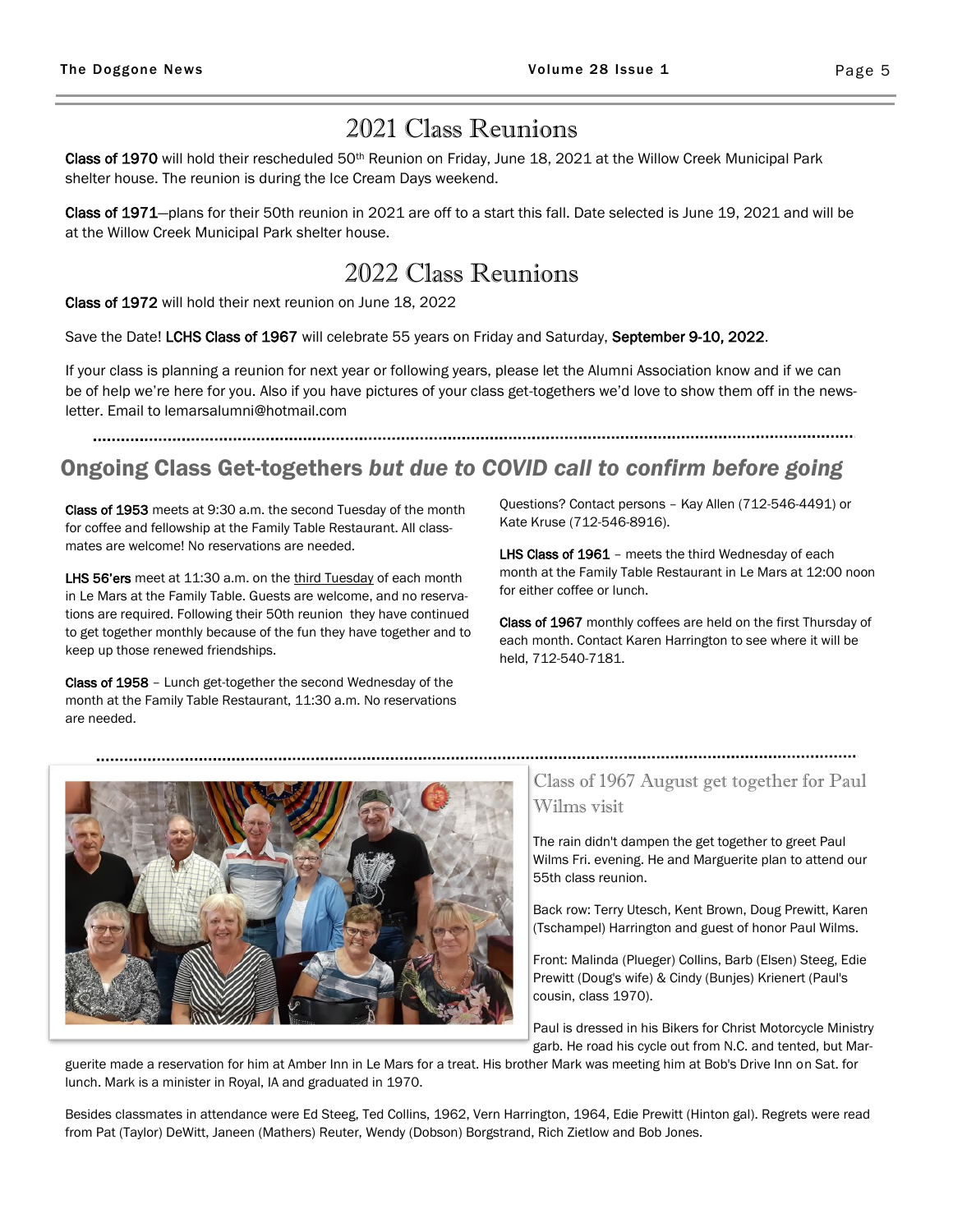# We Remember:

1940; Jean Koenig: 97, peacefully passed away at her home in Brevard, N.C., on Monday, Aug. 31, 2020, under the care of Hospice and her family present. Jean was an active member of the Le Mars community for many years owning her own Real Estate and Insurance business. She moved to North Carolina to be near her sister Betty (1937) after retiring from her business. One of her Le Mars volunteer activities was helping get the newsletters out for the Alumni Association.

1945; William "Bill" Lancaster, of Springfield, Mo., passed away on Friday, Aug. 21, 2020. He was married to classmate Leona Janssen (1946). They farmed near Seney for a time before moving to Le Mars. He then built and remodeled homes and several mission churches. After moving to Springfield, he helped with Personal Energy Transportation and recycling. They were both active in Habitat for Humanity.

1949; Sue Dunn Barnable, 88, of Le Mars, passed away on Monday, Aug. 17, 2020, at Good Samaritan Le Mars. She was employed at the Le Mars Flower House for 14 years as their assistant manager and Hotopps for 15 years. She was a lifelong member of All Saints Catholic Parish and St. James Church. She enjoyed working on the annual church smorgasbord.

1957; Shirley Lang Schulz Reilly, passed away on Monday, Aug. 10, 2020, at Floyd Valley Hospital in Le Mars. She enjoyed gardening, crafts, painting and reading.

1961; Mary Ellen Loughran on Sunday, Aug. 16, 2020, at the University of Iowa Hospital and Clinics of an aortic aneurysm. She was an elementary teacher in Cedar Rapids and Iowa City before beginning her family. She loved to play bridge, played volleyball, tennis and racquetball, and enjoyed traveling with her family. Family was important to her, and she was able to spend time with siblings, children and grandchildren.

1963; Jeanne Francksen Schultz, 74, of Merrill, passed away on Saturday, Sept. 26, 2020, at Floyd Valley Healthcare in Le Mars. She worked for MJM Design and MidAmerican, retiring in 2006. She loved spending time with her family, camping, cooking and baking, sewing, gardening and flowers. She was an active volunteer for Boy Scouts and Meals on Wheels.

1964; Dennis Lundgren, 75, of Le Mars, passed away Tuesday, Nov. 3, 2020, at MercyOne in Sioux City. He farmed with his father for 10 years then joined Wells Dairy in 1974, retiring in 2005. He was a member of St. John's Lutheran Church where he served on church council and ushered. He enjoyed collecting John Deere tractors and was a member of Le Mars Toy Club and the Pioneer Machinery Club. The community was important to him, and in 2005 he established the

Dennis Lundgren Charitable Remainder Unitrust to promote healthcare in the area.

1966; Tim Tone, 72, passed away on Oct. 10, 2020, of a heart attack in Longmont, Colo. He was married to Ann Russell (1970).

1969; Orville Wiese, 70, of Kenesaw, Neb., passed away at his home on Tuesday, Aug. 25, 2020. He worked at Shafts John Deere in Iowa, Western Land Roller in Hastings, Ag-tronic Inc., Coleman Powermate, Haven Home, Double O Trucking, and retiring from Gottsch Feedyards. He was a member of St. Paul's Lutheran Church in Kenesaw. He loved to build, and his latest project was building a church for his wife in their yard. He enjoyed camping, bowling, hunting, horses and storytelling.

1975; Christy Schuster Robison, 63, passed away on Aug. 13, 2020, in St. Petersburg, Fla., surrounded by her family. She moved to her paradise in St. Petersburg in 1992. There she started her own real estate business, and later her own brokerage company, Compass Real Estate, which she sold in 2018. She loved to travel, be near the ocean and spend time with her family.

1976; Ronnie "Huggy" Hargens, 62, of Le Mars, passed away on Tuesday, Sept. 15, 2020, at Avera McKennan Hospital in Sioux Falls, S.D. He worked in the highway maintenance department of the Iowa Department of Transportation for 30 years, retiring in 2016. He loved to fish, watch football, especially the Hawkeyes, and golf. In his younger years he played slowpitch and fastpitch baseball and softball.

1978; Mark Munday, 61, of Louisville, Ky., died Sunday, Oct. 11, 2020, after battling cancer. He began his chiropractic practice in Louisville and continued up to the week prior to his death. He was an avid fan of the Dodgers, Iowa Hawkeyes and other teams throughout his life.

1986; Robert "Bob" Hughes, 52, of Akron, passed away on Tuesday, Aug. 25, 2020, at his home surrounded by his family. He worked for Wells Enterprises for over 36 years, most recently as a crew leader. He loved the outdoors, especially fishing, hunting and camping.

1989; Keith Kilker, 49, of Le Mars, passed away after a long bout with colon cancer on Wednesday, Sept. 2, 2020, at Unity Point Health in Sioux City. In 1990, he was in a serious motorcycle accident which took months of rehabilitation. He then started his longtime career with Hy-Vee Stores. He enjoyed working on and restoring John Deere tractors, attending auctions and Tri-State Cruisers car shows with his 1973 Monte Carlo.

1991; Justin Reznikov, 48, of Omaha, Neb., died unexpectedly at his home on Aug. 17, 2020. He loved fishing, sports, vegetable gardening, lis-



tening to music and cheering on the Philadelphia Eagles.

2009; Tonya Risinger Bruscher, 29, of Brunsville, passed away on Saturday, Aug. 29, 2020, following a motor vehicle accident. After high school she held a variety of positions, CNA, sales and accounting before being drawn back to helping people as an EMT. Her most recent position was as an EMT at Midwest Medical and taking classes to earn a paramedic certificate. She was married to classmate, Chris (2008), and a busy mother of five.

2010; Jonathon Geitz, 29, of Fort Dodge, passed away on Sunday, Aug. 16, 2020, at Avera McKennan Hospital in Sioux Falls, S.D. After college he was the assistant director of food services at Lunch Time Solutions in Dakota Valley, S.D. Most recently, he held positions at Sam's Club and Hy-Vee Grocery Store. He enjoyed reading, gaming, playing cards and Cribbage.

Attended; Paul Stahmer, 85, of Sioux City, passed away on Sunday, Sept. 27, 2020, at Unity Point Health in Sioux City. He worked as a security officer at Woodward Governor in Fort Collins, Colo. When he lived in Le Mars, he was a member of Grace Lutheran Church.

Past staff; Ron Kauzlarich, 76, of Spirit Lake, passed away Oct. 16, 2020, at his home. He served in the Army reserves for six years. He taught drivers' education and was a football and wrestling coach from 1970 through 1993. He then was a correctional officer at the Plymouth County Sheriff's office for six years. He enjoyed being outdoors and was a member of the Dallcher Legion Post 632 of Melcher, Iowa.

Past staff; John Mandernach, 74, of Waukee, passed away Oct. 12, 2020, after a yearlong battle with small cell lung cancer. He was the Le Mars Middle School principal for many years. He felt junior high and middle school students were the "last best chance" to make a significant impact on the lives of young people. He was recognized as Administrator of the Year by the Iowa Counselor's Association. He lived to travel and play cards.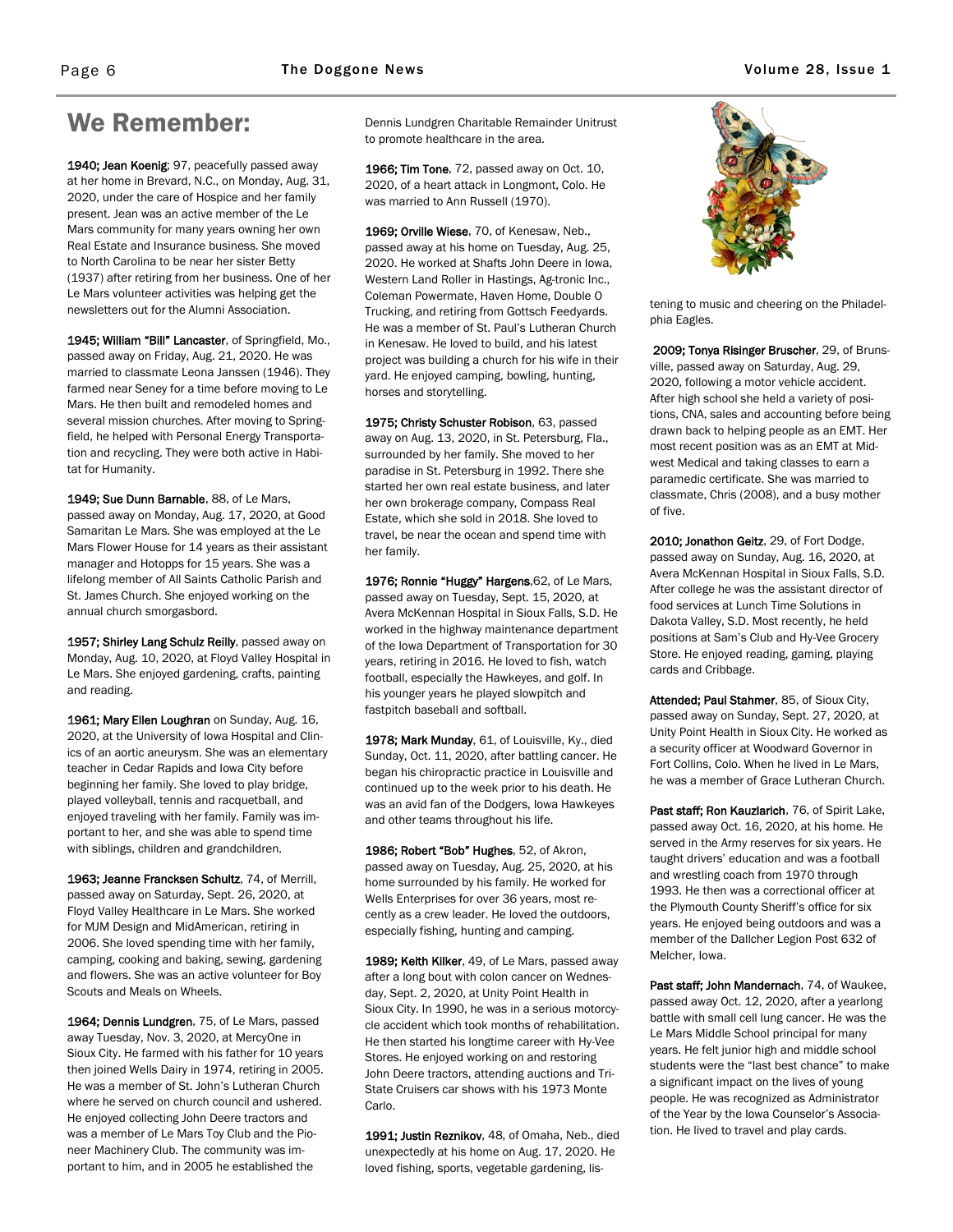Norman Siders

| Membership Report                           |                                                | 1963         | Christine (Stolpe) Anderson<br>Dean Johansen            |              | <b>Bonnie Herzig</b><br>Bob Impecoven                  |
|---------------------------------------------|------------------------------------------------|--------------|---------------------------------------------------------|--------------|--------------------------------------------------------|
|                                             | by Carolyn Vance                               |              | Sandy (Sitzman) Johansen                                | 1955         | <b>Gilbert Cass</b>                                    |
|                                             |                                                |              | Carol (Van De Water) Siders                             |              | Dave Gunther                                           |
|                                             | The Alumni Association has 350 members!        | 1965         | Jim Engelbrecht                                         |              | Robert J Hartman                                       |
|                                             | Thank you, thank you to all who have re-       |              | Marilynn (Schultz) Engelbrecht                          |              | Marvin Urban                                           |
| newed!!                                     |                                                |              | Linda (Meseck) Lewis<br>Linda (Mohning) Mayrose         |              | Dean Vander Well                                       |
|                                             | Don't forget: Membership and gifts are tax     |              | Duane Popken                                            | 1956         | JoAnn (Thompson) Wer<br>Mona Bomgaars                  |
| deductible as we have our 501(c)3 status. A |                                                |              | Ellen (Bolser) Yu                                       |              | Beverly (Begg) Gunther                                 |
| membership shows your Bulldog pride!        |                                                | 1966         | Barbara (Brodie) Gearke                                 |              | Joyce (Stusse) Hutton                                  |
|                                             |                                                |              | Nancy Powell                                            |              | Karen (Thompson) Johnson                               |
|                                             |                                                |              | <b>Bill Stover</b>                                      |              | Loretta (Pausch) Lubben                                |
| Membership 2020-21                          |                                                | 1967         | Nancy (Ludwigs) Vaughn<br>Christine (White) Heavican    |              | Carol (Kurtz) Pemberton                                |
|                                             |                                                | 1968         | <b>Chuck Niehus</b>                                     |              | Joan (Wulf) Roepke<br>Judy (Schelin) Schindel          |
|                                             |                                                |              | Sharon (Beitelspacher) Popken                           | 1957         | Jerry Johnson                                          |
|                                             | \$500 Big Red Booster                          |              | Vangie (Schinkel) Stender                               | 1958         | Sarah (Strong) Voas                                    |
|                                             |                                                | 1969         | Becky (Pullen) Dykstra                                  | 1959         | Jack Cowan                                             |
| 1957                                        | Irene (Reece) Cramer                           |              | Pat (Trobaugh) Kruse                                    | 1960         | Carolyn (Ebrecht) Cline                                |
| 2003                                        | Jacqui (Wells) Penne                           |              | Becky (Jimenez) Stovall<br>Mark Truesdell               | 1961         | Rose (Pasquale) Heeren                                 |
|                                             |                                                |              | Diane (Kock) Widick                                     |              | Darrell Coppock<br>Don Herman                          |
|                                             | \$250 Bulldog Membership                       | 1970         | Dan Gray                                                |              | Nick McDougall                                         |
|                                             |                                                |              | Delwyn Lassen                                           |              | Wendell Mortensen                                      |
| 1960                                        | Dennis Johnson                                 |              | Carolyn (Barker) Peterson                               |              | Dennis Nielsen                                         |
| 1962                                        | Rachel Vander Stoep<br><b>Richard Borchers</b> |              | Dianne (Kallsen) See<br>Mark Wilms                      | 1962         | Mary (Thompson) Kercher                                |
|                                             |                                                | 1972         | Kathy (Johnson) Coffin                                  | 1963         | <b>Gerald Klemme</b>                                   |
|                                             | \$125 Red and Black                            | 1973         | Nancy Thoma                                             |              | Susan (Petersen) Klemme<br>Tom Vander Stoep            |
|                                             |                                                | 1974         | Robin (Nielsen) Grosenheider                            | 1964         | Donna Kock                                             |
| 1963                                        | Dr. Gary Warnock                               |              | Dean Kolker                                             | 1965         | Virginia (Van Wyhe) Edgar                              |
| 1966                                        | Mike Anthony                                   | 1976         | Doug Downing                                            |              | Roger Hawkins                                          |
| 1970                                        | Claudia (Jimenez) Jarecki-Dugan                |              | Sandy (Frerichs) Downing<br>Beth (Bonderson) Gann       | 1966         | Mark Vander Stoep                                      |
| 1975                                        | Lorraine (Albert) DeJong                       |              | Becky (Meseck) Harmon                                   | 1967<br>1969 | Lawrence Van Wyhe<br>Sandy (Skare) Ames                |
|                                             |                                                |              | Lisa (Lancaster) Shunkwiler                             |              | Tom Brodie                                             |
|                                             | \$50 Bark Membership                           | 1980         | Rev. Tim Pick                                           |              | Gloria (Huckle) Brown                                  |
| 1936                                        | Jane (Steele) Truesdell                        | 1982         | Lori (Hentges) Clausen                                  | 1970         | Gene Nussbaum                                          |
| 1940                                        | Evelyn (Truesdell) Dack                        | 1987         | Eric Tammes                                             |              | Dave Renken                                            |
|                                             | Wayne Dack                                     | 1988<br>1994 | Ann Kindwall<br>Amy (Ruden) Smith                       |              | Ann (Russell) Tone                                     |
| 1943                                        | Lorraine (Donlin) Becker                       | 1998         | Quinn Collins                                           | 1971         | Debbie (Bornhorst) Bloomer<br>Valerie (Hamilton) Smith |
|                                             | Dwight Sampson                                 | Т            | <b>Todd Wendt</b>                                       | 1972         | Ann (Tammes) Hammond                                   |
| 1945                                        | <b>Bill McDougall</b>                          |              |                                                         |              | Dee (Bonath) Ream                                      |
| 1946<br>1947                                | <b>Bill Pew</b><br><b>Bill Condon</b>          |              | \$30 Kennel Kaper Membership                            |              | Doug Schultz                                           |
|                                             | Amelia (Dolieslager) Hodges                    |              |                                                         |              | Candy (Arne) Vander Tuig                               |
|                                             | Donald Hodges                                  | 1945         | Margaret (Laux) Adler                                   | 1973         | <b>Steve Hansen</b><br>Joann (Barker) Johnson          |
|                                             | Alice (Wiegers) Lee                            |              | Jane (Parkinson) Schultz                                |              | Steve Kolker                                           |
| 1948                                        | Dr. Wendell Downing                            | 1946         | Ardythe (Kloster) Schultz<br><b>Richard Schultz</b>     | 1974         | Patty Freking                                          |
| 1950                                        | Larry Petersen<br>Arnold Binneboese            | 1947         | Shirley (Herzig) Gerling                                |              | Christopher Lindell                                    |
|                                             | Judith (Kloster) Brunn                         | 1948         | James Conway                                            |              | Jolene (Stratton) Philo                                |
| 1951                                        | Joanne (Hinde) Mortensen                       |              | Ruth (Stahmer) Peters                                   |              | John Schneider                                         |
| 1952                                        | Gary Asmussen                                  |              | Vernon Raveling                                         | 1976         | Dick Vance<br>Barb (Detloff) Newhouse                  |
|                                             | Earline (McClintock) Asmussen                  | 1949         | Merna (Hansen) Smith                                    | 1977         | Patricia (Harms) Hill                                  |
|                                             | Doug McDougall                                 | 1950<br>1951 | Delores (Staab) Autry<br>Joyce (Mohan) Larsen           | 1981         | Larry Augustine                                        |
| 1955<br>1957                                | Leona (Renken) Becker<br><b>Walter Clark</b>   |              | Doris (Kennedy) Moritz                                  | 1982         | Christina Van Roekel                                   |
| 1958                                        | <b>Roland Detloff</b>                          | 1952         | <b>Robert Grothaus</b>                                  | 1984         | Crystal (Hentges) Augustine                            |
|                                             | Milford Herman                                 |              | Pat (McFarland) Pratt                                   | 1986         | Denise (Renken) Anthony                                |
|                                             | <b>Charles Pfaffle</b>                         | 1953         | Earl Albert                                             | 1987         | Steven Albert                                          |
| 1960                                        | Nancy (Wendt) Fick                             |              | Marilyn (Maggrett) Bachmann<br>Cleone (Molzen) Jacobson | 1994         | Angela (Morehead) Lennon                               |
|                                             | Joan (Pfaffle) Larson                          |              | Larry Kramer                                            |              |                                                        |
| 1962                                        | Sandra Atkinson<br>Carol (Pecks) Graves        |              | Ed Utesch                                               |              |                                                        |
|                                             | Norman Siders                                  | 1954         | <b>Terry Danne</b>                                      |              |                                                        |